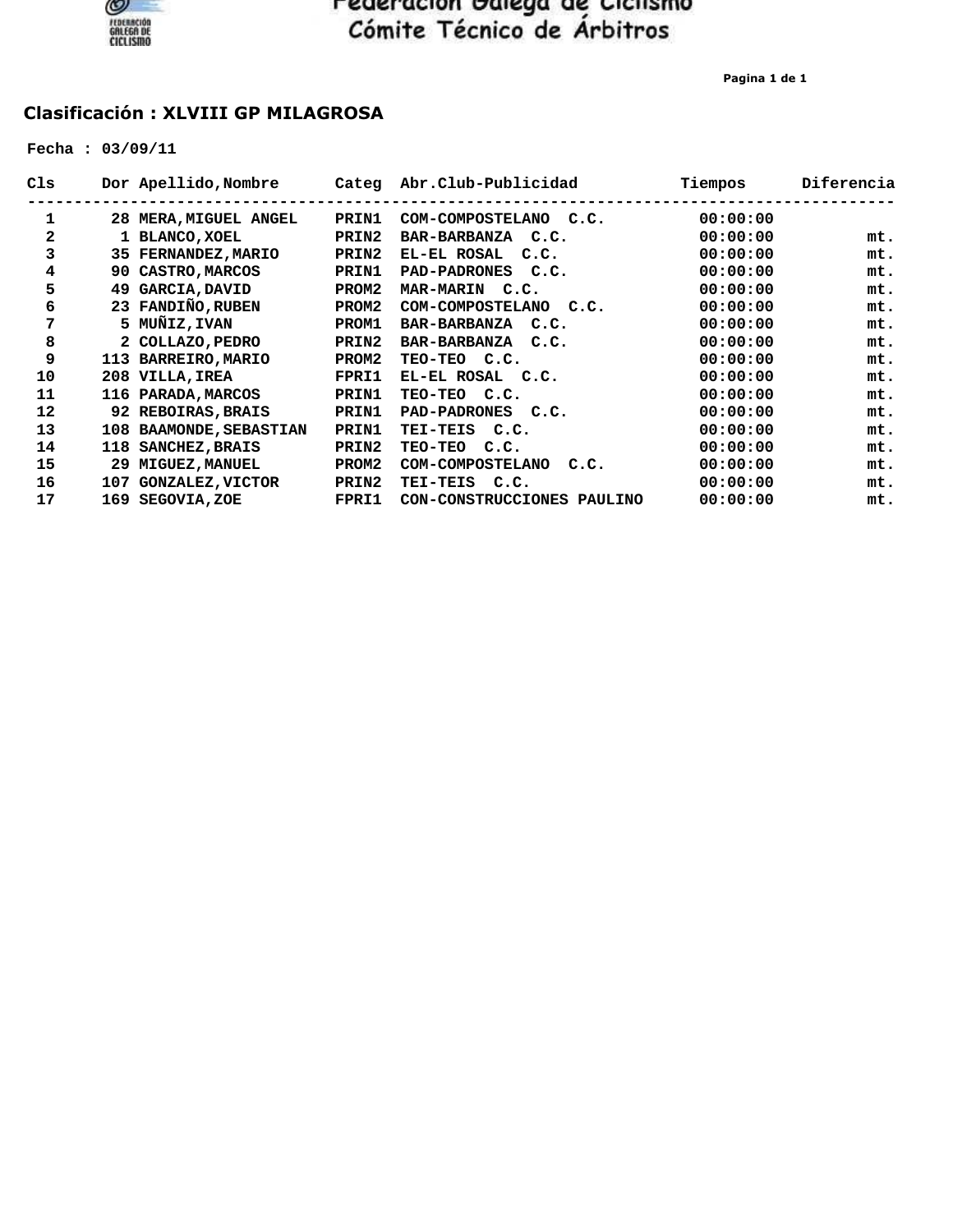

**Pagina 1 de 1**

| Distancia | Fecha: 03/09/11 | 4<br>Kms - Promed<br>$\ddot{\phantom{a}}$ |              | Kms/h.<br>0<br>$\ddot{\phantom{a}}$ |          |            |
|-----------|-----------------|-------------------------------------------|--------------|-------------------------------------|----------|------------|
| C1s       |                 | Dor Apellido, Nombre                      | Categ        | Abr.Club-Publicidad                 | Tiempos  | Diferencia |
| 1         |                 | 39 RODRIGUEZ, JESUS                       | $ALE-2$      | MIL-MILAGROSA C.C.                  | 00:00:00 |            |
| 2         |                 | 21 FERREIRO, ELOY                         | $ALE-2$      | CAR-CARBALLO C.C.                   | 00:00:00 | mt.        |
| 3         |                 | 61 AYGUADE, MARTIN                        | $ALE-2$      | PON-PONTEAREAS C.C.                 | 00:00:00 | mt.        |
| 4         |                 | 170 SANCHEZ, PELAYO                       | <b>ALE-1</b> | CON-CONSTRUCCIONES PAULINO          | 00:00:00 | mt.        |
| 5         |                 | 98 CAMINO, RAUL                           | $ALE-1$      | FEV-FEVE BEMBIBRE                   | 00:00:00 | mt.        |
| 6         |                 | 173 MARTINEZ, DARÖO                       | $ALE-2$      | CON-CONSTRUCCIONES PAULINO          | 00:00:00 | mt.        |
| 7         |                 | 97 LOPES, MOISES                          | $ALE-2$      | <b>FEV-FEVE BEMBIBRE</b>            | 00:00:00 | mt.        |
| 8         |                 | 171 SEGOVIA, YAGO                         | ALE-2        | MAN-MANZANILLO P.C.                 | 00:00:00 | mt.        |
| 9         |                 | 67 MOTA, ELOY                             | $ALE-2$      | PON-PONTEAREAS C.C.                 | 00:00:00 | mt.        |
| 10        |                 | 249 FERNANDEZ, REDOSINDA                  | $FAL-2$      | CID-CIDADE DE LUGO C.C.             | 00:00:00 | mt.        |
| 11        |                 | 73 COMESAÑA, BRAIS                        | ALE-1        | TEI-TEIS C.C.                       | 00:00:00 | mt.        |
| 12        |                 | 172 CEBOLLADA, PEDRO                      | $ALE-2$      | CON-CONSTRUCCIONES PAULINO          | 00:00:00 | mt.        |
| 13        |                 | 174 ALVAREZ, IVAN                         | $ALE-2$      | CON-CONSTRUCCIONES PAULINO          | 00:00:00 | mt.        |
| 14        |                 | 25 EDROSA, LUCAS                          | $ALE-1$      | CID-CIDADE DE LUGO<br>C.C.          | 00:00:00 | mt.        |
| 15        |                 | 57 CASTRO, MARTIN                         | $ALE-1$      | PAD-PADRONES C.C.                   | 00:00:00 | mt.        |
| 16        |                 | 66 MARTINEZ, DAMIAN                       | $ALE-1$      | PON-PONTEAREAS C.C.                 | 00:00:00 | mt.        |
| 17        |                 | 86 VAAMONDE, SERGIO                       | $ALE-2$      | TEO-TEO C.C.                        | 00:00:00 | mt.        |
| 18        |                 | 59 SAN MARTIN, UXIO                       | $ALE-1$      | PAD-PADRONES C.C.                   | 00:00:00 | mt.        |
| 19        |                 | 74 LOPEZ, OSCAR                           | $ALE-1$      | TEI-TEIS C.C.                       | 00:00:00 | mt.        |
| 20        |                 | 38 PICO, CESAR                            | $ALE-1$      | <b>MIL-MILAGROSA</b><br>C.C.        | 00:00:00 | mt.        |
| 21        |                 | 85 BARREIRO, MARTIN                       | $ALE-1$      | TEO-TEO C.C.                        | 00:00:00 | mt.        |
| 22        |                 | 56 CAAMAÑO, JOSE MANUEL                   | $ALE-2$      | PAD-PADRONES C.C.                   | 00:00:00 | mt.        |
| 23        |                 | 3 HERMO, ALEJANDRO                        | $ALE-1$      | TEO-TEO C.C.                        | 00:00:00 | mt.        |
| 24        |                 | 20 CAAMAÑO, MARTIN                        | $ALE-2$      | CAR-CARBALLO C.C.                   | 00:00:00 | mt.        |
| 25        |                 | 99 MARTINEZ, ALEJANDRO                    | $ALE-1$      | FEV-FEVE BEMBIBRE                   | 00:00:00 | mt.        |
| 26        |                 | 24 CAMUÑAS, JAVIER                        | $ALE-1$      | CID-CIDADE DE LUGO<br>c.c.          | 00:00:00 | mt.        |
| 27        |                 | 22 SOUTULLO, MARTIN                       | $ALE-1$      | CAR-CARBALLO<br>C.C.                | 00:00:00 | mt.        |
| 28        |                 | 83 SANCHEZ, HUGO                          | $ALE-2$      | VIV-VIVEIRO<br>C.C.                 | 00:00:00 | mt.        |
| 29        |                 | 240 BLANCO, ALBA                          | $FAL-1$      | BAR-BARBANZA C.C.                   | 00:00:00 | mt.        |
| 30        |                 | 23 BARREIRO, JOSE                         | ALE-1        | CID-CIDADE DE LUGO<br>c.c.          | 00:00:00 | mt.        |
| 31        |                 | 87 BRALO, IVAN                            | <b>ALE-1</b> | TEO-TEO C.C.                        | 00:00:00 | mt.        |
| 32        |                 | 19 ABELENDA, DIEGO                        | $ALE-2$      | CAR-CARBALLO<br>C.C.                | 00:00:00 | mt.        |
| 33        |                 | 18 CANCELA, ISMAEL                        | $ALE-2$      | CAR-CARBALLO<br>C.C.                | 00:00:00 | mt.        |
| 34        |                 | 255 CERQUEIRA, ANDREA                     | $FAL-1$      | TEI-TEIS<br>C.C.                    | 00:00:00 | mt.        |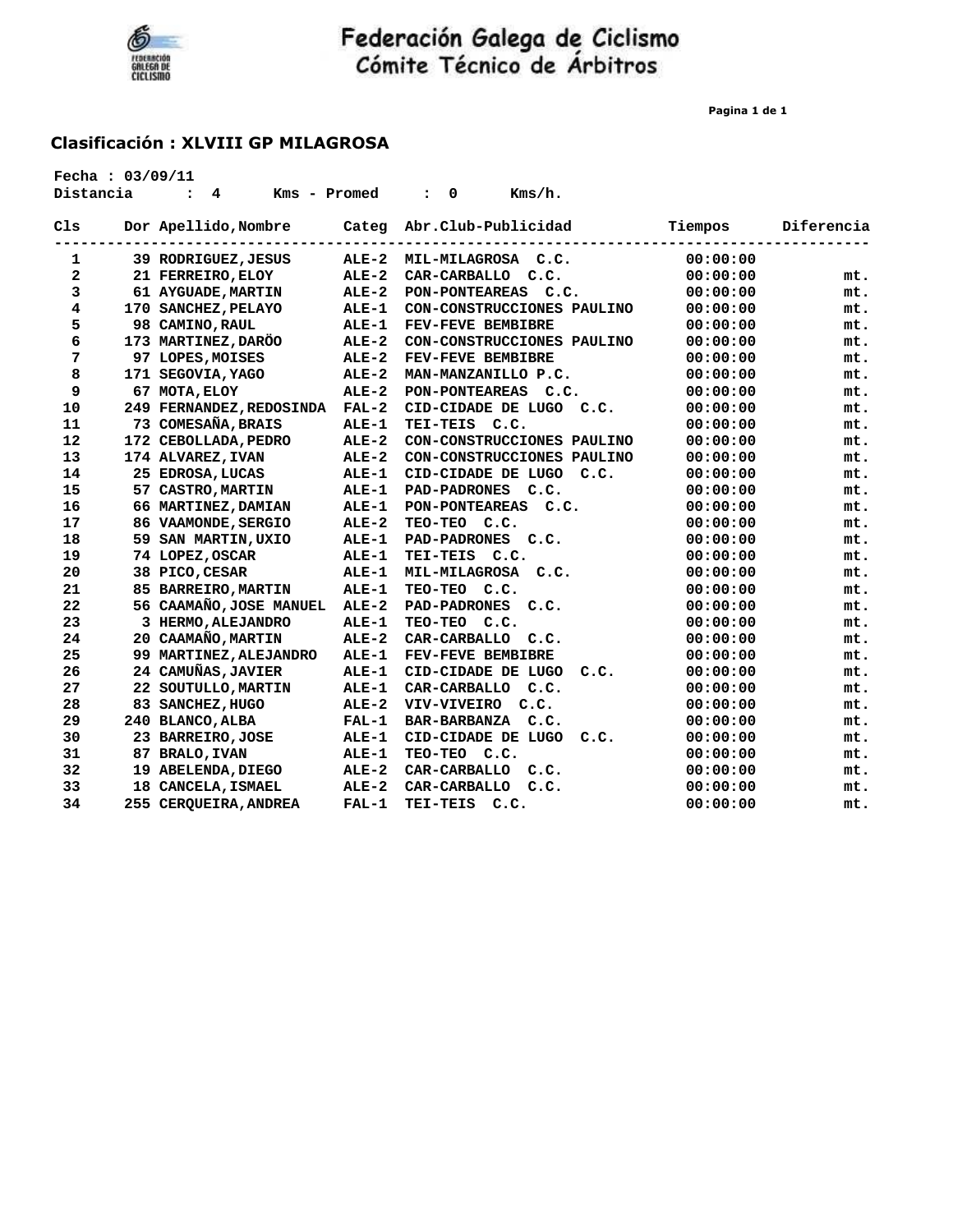

**Pagina 1 de 1**

| Fecha: $03/09/11$<br>Distancia | 18<br>Kms - Promed<br>$\ddot{\phantom{a}}$ |         | $Kms/h$ .<br>0<br>$\ddot{\phantom{a}}$ |          |            |
|--------------------------------|--------------------------------------------|---------|----------------------------------------|----------|------------|
| C1s                            | Dor Apellido, Nombre                       | Categ   | Abr.Club-Publicidad                    | Tiempos  | Diferencia |
| 1                              | 183 MARTINEZ, DANIEL                       | $INF-2$ | GRU-GRUPO MALDONADO                    | 00:00:00 |            |
| 2                              | 28 BARRAL, MANUEL                          | $INF-2$ | CID-CIDADE DE LUGO<br>C.C.             | 00:00:00 | mt.        |
| 3                              | 33 VILLANUEVA, MIGUEL                      | $INF-2$ | CID-CIDADE DE LUGO<br>C.C.             | 00:00:00 | mt.        |
| 4                              | 160 JUNQUERA, MARIO                        | $INF-2$ | COQ-COQUE URIA E.C.                    | 00:00:00 | mt.        |
| 5                              | 67 AMIL, JOSE CARLOS                       | $INF-1$ | PON-PONTEAREAS C.C.                    | 00:00:00 | mt.        |
| 6                              | 22 BERMUDEZ, CRISTIAN                      | $INF-2$ | CAR-CARBALLO C.C.                      | 00:00:00 | mt.        |
| 7                              | 37 MENDEZ, RAMON                           | $INF-1$ | COM-COMPOSTELANO C.C.                  | 00:00:00 | mt.        |
| 8                              | 181 PEREZ, JUAN JOSE                       | $INF-2$ | GRU-GRUPO MALDONADO                    | 00:00:00 | mt.        |
| 9                              | 93 JIMENEZ, JESUS                          | $INF-2$ | FEV-FEVE BEMBIBRE                      | 00:00:00 | mt.        |
| 10                             | 24 RODRIGUEZ, ALEJANDRO                    | $INF-1$ | CAR-CARBALLO C.C.                      | 00:00:00 | mt.        |
| 11                             | 96 MARTINEZ, SAMUEL                        | $INF-1$ | FEV-FEVE BEMBIBRE                      | 00:00:00 | mt.        |
| 12                             | 54 RODRIGUEZ, RAUL                         | $INF-1$ | MIL-MILAGROSA C.C.                     | 00:00:00 | mt.        |
| 13                             | 32 PENA, BRAIS                             | $INF-1$ | CID-CIDADE DE LUGO<br>C.C.             | 00:00:00 | mt.        |
| 14                             | 269 LAGOA, ALMUDENA                        | $FIN-2$ | PON-PONTEAREAS C.C.                    | 00:00:00 | mt.        |
| 15                             | 94 MERAYO, OSCAR                           | $INF-1$ | FEV-FEVE BEMBIBRE                      | 00:00:00 | mt.        |
| 16                             | 51 GARCIA, SERGIO                          | $INF-1$ | MAR-MARIN C.C.                         | 00:00:00 | mt.        |
| 17                             | 1 BLANCO, ALEXANDRE                        | $INF-1$ | BAR-BARBANZA C.C.                      | 00:00:00 | mt.        |
| 18                             | 36 FERNANDEZ, JAVIER                       | $INF-1$ | COM-COMPOSTELANO<br>C.C.               | 00:00:00 | mt.        |
| 19                             | 72 PEREZ, PEDRO                            | $INF-2$ | TEI-TEIS C.C.                          | 00:00:00 | mt.        |
| 20                             | 182 PEREZ, ALEJANDRO                       | $INF-2$ | GRU-GRUPO MALDONADO                    | 00:00:00 | mt.        |
| 21                             | 86 MOTA, BRAIS                             | $INF-1$ | TEO-TEO C.C.                           | 00:00:00 | mt.        |
| 22                             | 92 DIEZ, ALEJANDRO                         | $INF-2$ | FEV-FEVE BEMBIBRE                      | 00:00:00 | mt.        |
| 23                             | 95 MARQUES, RODRIGO                        | $INF-1$ | FEV-FEVE BEMBIBRE                      | 00:00:00 | mt.        |
| 24                             | 2 CAJARAVILLE, CARLOS                      | $INF-1$ | BAR-BARBANZA C.C.                      | 00:00:00 | mt.        |
| 25                             | 270 MIGUEZ, VANESSA                        | $FIN-2$ | PON-PONTEAREAS C.C.                    | 00:00:00 | mt.        |
| 26                             | 180 DIMITROV, VALERI                       | $INF-2$ | GRU-GRUPO MALDONADO                    | 00:00:00 | mt.        |
| 27                             | 68 FERNANDEZ, XABIER                       | $INF-1$ | PON-PONTEAREAS C.C.                    | 00:00:00 | mt.        |
| 28                             | 79 VAZQUEZ, DAVID                          | $INF-2$ | VIV-VIVEIRO C.C.                       | 00:00:00 | mt.        |
| 29                             | 85 MONTES, ANTHONY                         | $INF-1$ | TEO-TEO C.C.                           | 00:00:00 | mt.        |
| 30                             | 70 AMIL, ADRIAN                            | $INF-1$ | SPO-SPOL C.C.                          | 00:00:00 | mt.        |
| 31                             | 41 VILLA, XOEL                             | $INF-1$ | EL-EL ROSAL<br>C.C.                    | 00:00:00 | mt.        |
| 32                             | 176 GARCIA, VICTOR MANUE                   | INF-2   | CON-CONSTRUCCIONES PAULINO             | 00:00:00 | mt.        |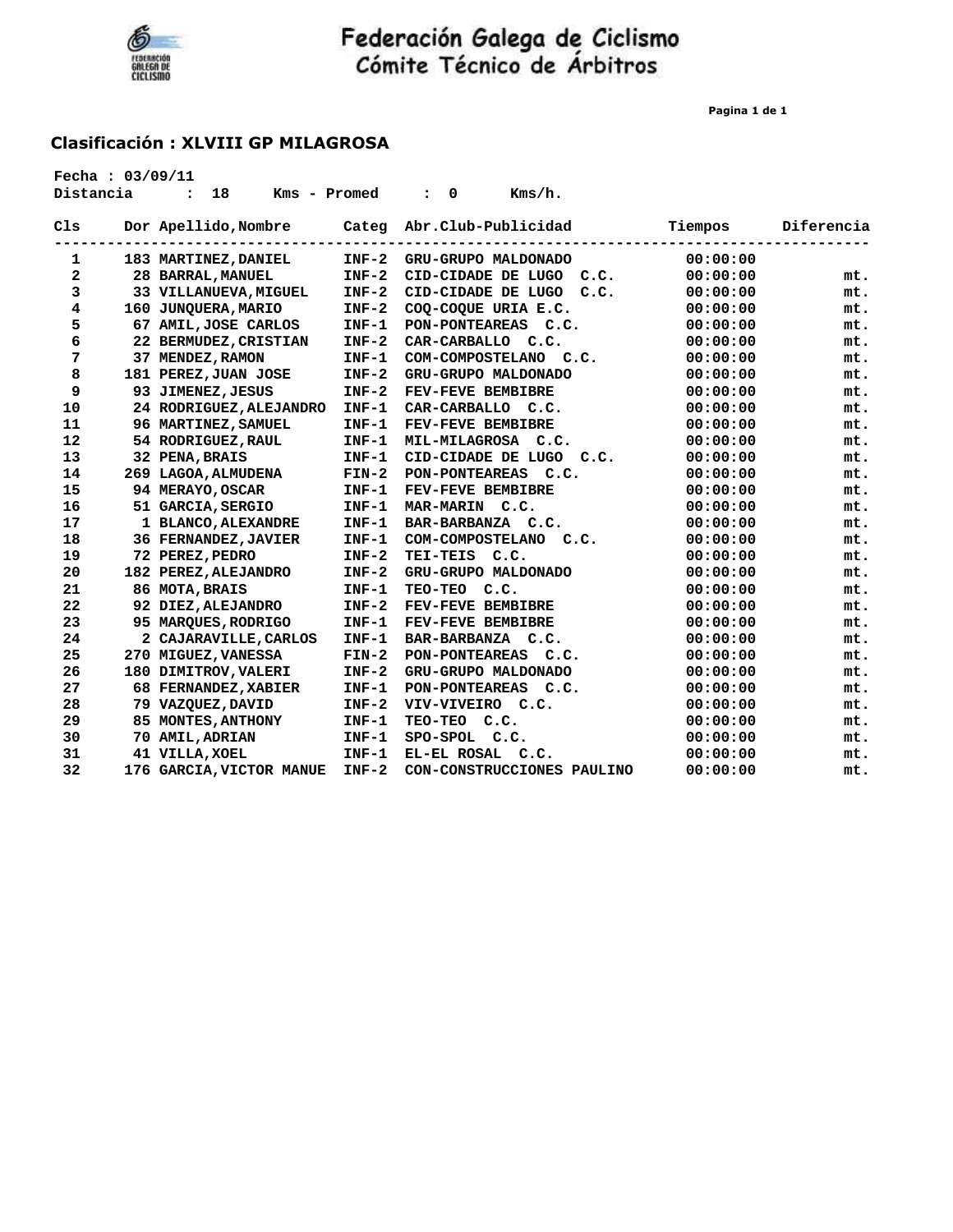

**Pagina 1 de 1**

| Distancia | Fecha: 03/09/11 | 40<br>Kms - Promed<br>$\ddot{\cdot}$ |         | 0<br>Kms/h.<br>$\ddot{\cdot}$ |          |            |
|-----------|-----------------|--------------------------------------|---------|-------------------------------|----------|------------|
| Cls       |                 | Dor Apellido, Nombre                 | Categ   | Abr.Club-Publicidad           | Tiempos  | Diferencia |
| 1         |                 | 163 LOPEZ, JAIME                     | $CAD-2$ | CIU-CIUDAD DE OVIEDO-NESTA    | 00:00:00 |            |
| 2         |                 | 41 PORTELA, ANTONIO                  | $CAD-2$ | EL-EL ROSAL C.C.              | 00:00:00 | mt.        |
| 3         |                 | 93 GONZALEZ, MIGUEL                  | CAD-1   | AUT-AUTRONIC - CC VIGUES      | 00:00:00 | mt.        |
| 4         |                 | 78 DIZ, ANGEL                        | $CAD-2$ | SPO-SPOL C.C.                 | 00:00:00 | mt.        |
| 5         |                 | 185 LAJE, SERGIO                     | $CAD-1$ | GRU-GRUPO MALDONADO           | 00:00:00 | mt.        |
| 6         |                 | 155 ANTOLIN, DIMAS                   | $CAD-1$ | FEV-FEVE BEMBIBRE             | 00:00:00 | mt.        |
| 7         |                 | 188 MARTINEZ, SERGIO                 | $CAD-2$ | GRU-GRUPO MALDONADO           | 00:00:00 | mt.        |
| 8         |                 | <b>40 FERNANDEZ, RAUL</b>            | CAD-1   | EL-EL ROSAL C.C.              | 00:00:00 | mt.        |
| 9         |                 | 147 VIDAL, BORJA                     | $CAD-2$ | E.C-E.C. CARRENO              | 00:00:00 | mt.        |
| 10        |                 | 82 RODRIGUEZ, SAMUEL                 | $CAD-2$ | SPO-SPOL C.C.                 | 00:00:00 | mt.        |
| 11        |                 | 186 GONZALEZ, MARCOS                 | $CAD-1$ | GRU-GRUPO MALDONADO           | 00:00:00 | mt.        |
| 12        |                 | 200 GONZALEZ, ALICIA                 | $F-CAD$ | <b>GUT-GUTTRANS</b>           | 00:00:00 | mt.        |
| 13        |                 | 20 RECAREY, KEVIN                    | $CAD-2$ | CAR-CARBALLO C.C.             | 00:00:00 | mt.        |
| 14        |                 | 76 MOTA, CRISTIAN                    | $CAD-1$ | PON-PONTEAREAS C.C.           | 00:00:00 | mt.        |
| 15        |                 | 189 MANGAS, JUAN PABLO               | $CAD-1$ | GRU-GRUPO MALDONADO           | 00:00:00 | mt.        |
| 16        |                 | 95 PACHON, PABLO                     | $CAD-1$ | AUT-AUTRONIC - CC VIGUES      | 00:00:00 | mt.        |
| 17        |                 | 148 IGLESIAS, AARON JESUS CAD-2      |         | E.C-E.C. CARRENO              | 00:00:00 | mt.        |
| 18        |                 | 89 TEIJEIRO, TOMAS                   | $CAD-2$ | TEI-TEIS C.C.                 | 00:00:00 | mt.        |
| 19        |                 | 178 PEREZ, DIEGO                     | $CAD-1$ | CON-CONSTRUCCIONES PAULINO    | 00:00:00 | mt.        |
| 20        |                 | 184 ALVAREZ, JORGE                   | $CAD-2$ | GRU-GRUPO MALDONADO           | 00:00:00 | mt.        |
| 21        |                 | 32 SOMOZA, DIEGO                     | $CAD-2$ | COM-COMPOSTELANO C.C.         | 00:00:00 | mt.        |
| 22        |                 | 87 GONZALEZ, JAVIER                  | $CAD-2$ | TEI-TEIS C.C.                 | 00:00:00 | mt.        |
| 23        |                 | 10 LAMAS, DANIEL                     | $CAD-2$ | CAM-CAMBRE C.C.               | 00:00:00 | mt.        |
| 24        |                 | 154 CORDERO, DIEGO                   | $CAD-2$ | FEV-FEVE BEMBIBRE             | 00:00:00 | mt.        |
| 25        |                 | 12 RODRIGUEZ, ALEXANDRE              | $CAD-2$ | CAM-CAMBRE C.C.               | 00:00:00 | mt.        |
| 26        |                 | 75 GOMEZ, KEVIN                      | $CAD-2$ | PON-PONTEAREAS C.C.           | 00:00:00 | mt.        |
| 27        |                 | 179 DIAZ, VICTOR MANUE               | $CAD-1$ | CON-CONSTRUCCIONES PAULINO    | 00:00:00 | mt.        |
| 28        |                 | 145 GARCIA, DANIEL                   | $CAD-1$ | E.C-E.C. CARRENO              | 00:00:00 | mt.        |
| 29        |                 | 157 GARCIA, PABLO                    | $CAD-2$ | FEV-FEVE BEMBIBRE             | 00:00:00 | mt.        |
| 30        |                 | 23 CAMUÑAS, DIEGO                    | $CAD-2$ | CID-CIDADE DE LUGO<br>C.C.    | 00:00:00 | mt.        |
| 31        |                 | 187 GOMEZ, JUAN                      | $CAD-1$ | GRU-GRUPO MALDONADO           | 00:00:00 | mt.        |
| 32        |                 | 14 VARELA, PABLO                     | $CAD-2$ | CAM-CAMBRE C.C.               | 00:00:00 | mt.        |
| 33        |                 | 149 GARRIDO, ENOL                    | $CAD-2$ | E.C-E.C. CARREÑO              | 00:00:00 | mt.        |
| 34        |                 | 2 NEU, OSCAR                         | $CAD-1$ | BAR-BARBANZA C.C.             | 00:00:00 | mt.        |
| 35        |                 | 18 BLANCO, CRISTIAN                  | $CAD-2$ | CAR-CARBALLO C.C.             | 00:00:00 | mt.        |
| 36        |                 | 92 DIAS, XOEL                        | CAD-1   | AUT-AUTRONIC - CC VIGUES      | 00:00:00 | mt.        |
| 37        |                 | 158 NUÑEZ, ALBERTO                   | CAD-1   | FEV-FEVE BEMBIBRE             | 00:00:00 | mt.        |
| 38        |                 | 42 VICENTE, ADRIAN                   | $CAD-2$ | EL-EL ROSAL C.C.              | 00:00:00 | mt.        |
| 39        |                 | 99 QUINTELA, MIGUEL                  | $CAD-2$ | VIV-VIVEIRO C.C.              | 00:00:00 | mt.        |
| 40        |                 | 164 MOLINA, IVAN                     | $CAD-1$ | CIU-CIUDAD DE OVIEDO-NESTA    | 00:00:00 | mt.        |
| 41        |                 | 77 SOUTULLO, SAMUEL                  | $CAD-1$ | PON-PONTEAREAS C.C.           | 00:00:00 | mt.        |
| 42        |                 | 9 JERIA, CARLOS ALBER                | $CAD-2$ | CAM-CAMBRE C.C.               | 00:00:00 | mt.        |
| 43        |                 | 13 TOME, JON ANDER                   | $CAD-1$ | CAM-CAMBRE C.C.               | 00:00:00 | mt.        |
| 44        |                 | 86 GONZALEZ, BORJA                   | $CAD-2$ | TEI-TEIS C.C.                 | 00:00:00 | mt.        |
| 45        |                 | 162 PARAJA, ALEJANDRO                | $CAD-2$ | CIU-CIUDAD DE OVIEDO-NESTA    | 00:00:00 | mt.        |
| 46        |                 | 161 MENENDEZ, FERNANDO               | $CAD-2$ | CIU-CIUDAD DE OVIEDO-NESTA    | 00:00:00 | mt.        |
| 47        |                 | 45 VILLAR, FRANCISCO                 | $CAD-1$ | EST-ESTRADENSE C.C.           | 00:00:00 | mt.        |
| 48        |                 | 60 BERGANTIÑOS, JUAN                 | $CAD-1$ | MIL-MILAGROSA C.C.            | 00:00:00 | mt.        |
| 49        |                 | 26 VAZQUEZ, JESUS                    | $CAD-1$ | CID-CIDADE DE LUGO C.C.       | 00:00:00 | mt.        |
| 50        |                 | 98 ALONSO, ADRIAN                    | $CAD-2$ | VIV-VIVEIRO C.C.              | 00:00:00 | mt.        |
| 51        |                 | 44 PICALLO, ADRIAN                   | $CAD-2$ | EST-ESTRADENSE C.C.           | 00:00:00 | mt.        |
| 52        |                 | 183 SANIN, LORENA                    | $F-CAD$ | COM-COMPOSTELANO C.C.         | 00:00:00 | mt.        |
| 53        |                 | 138 TOUCEDO, ALICIA FATIM F-CAD      |         | VIG-VIGUES C.C.               | 00:00:00 | mt.        |